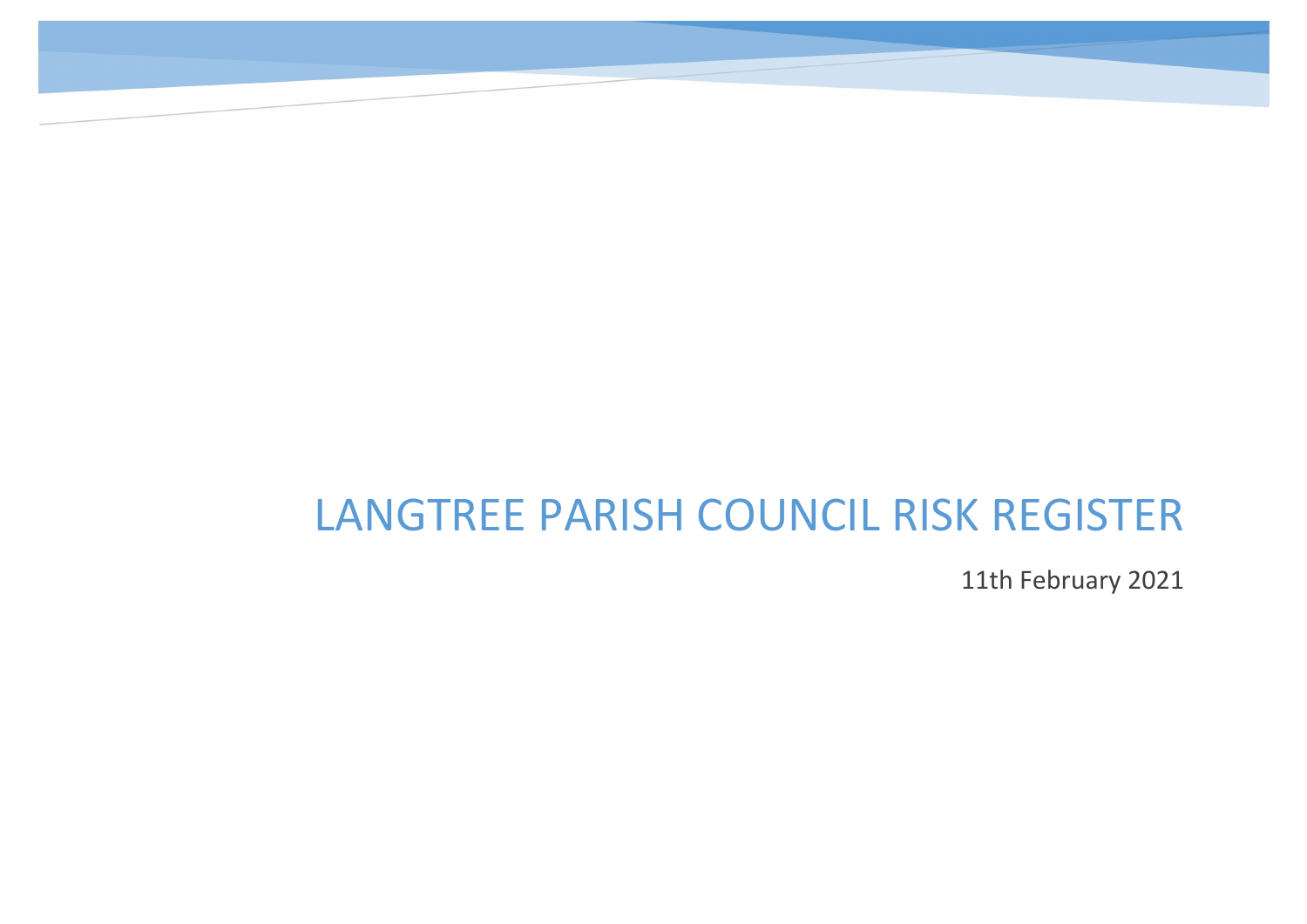This document is produced to enable Langtree Parish Council to assess the risks it faces and to satisfy itself that adequate steps have been taken or are in place to minimise the risks identified. The production of the risk assessment will enable the Parish Council to make an adequate declaration on its return to the external auditors. In preparing the Risk Assessment the following plan was followed:

- Identification of areas to be reviewed
- Identification of what the risk may be
- Evaluation of the management and control of the risk and record all findings
- Review, assess and revise if required.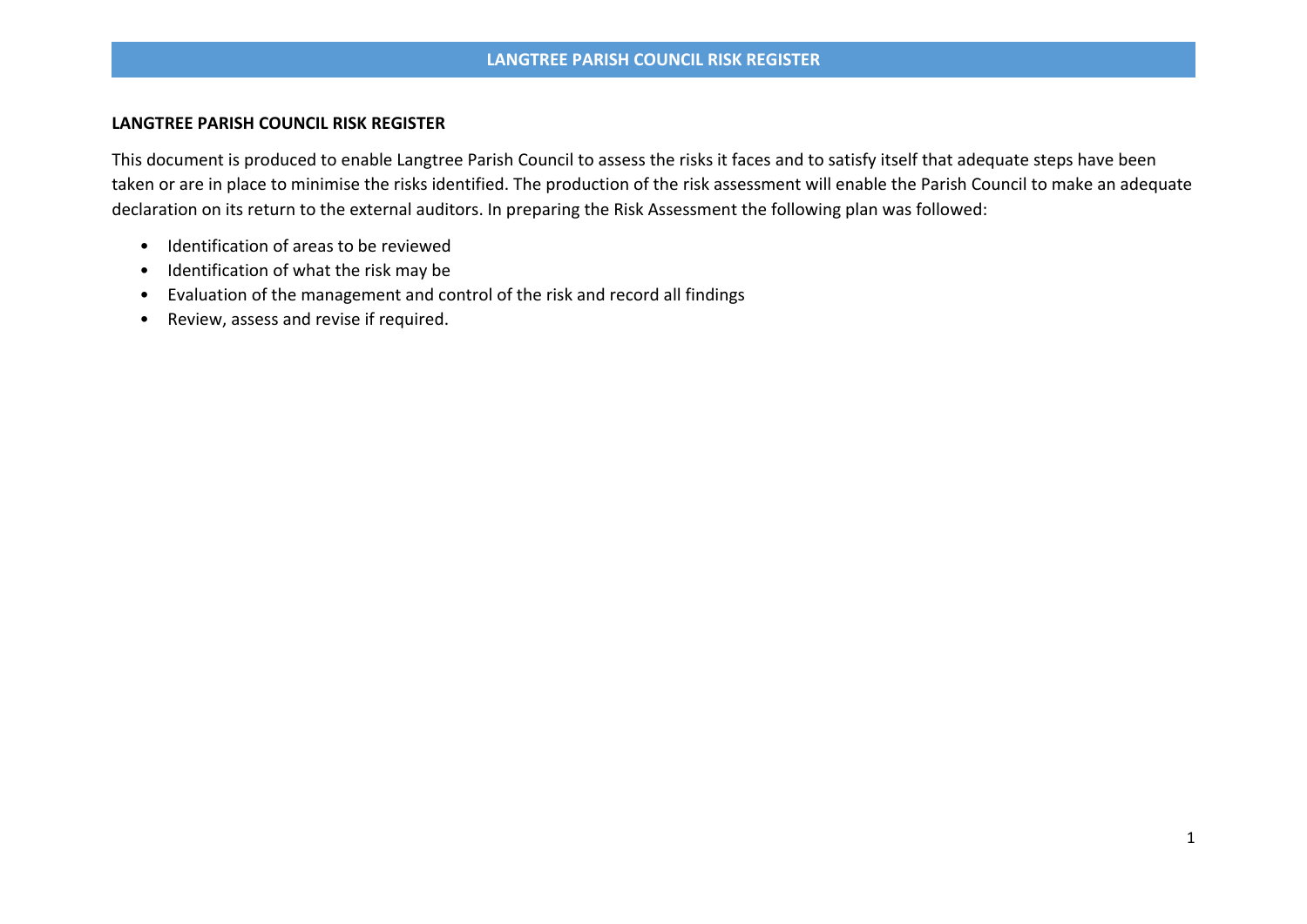| <b>FINANCIAL &amp; MANAGEMENT</b> |                                                                                                                                                                                                                                                                                                                     |       |                                                                                                                                                                                                                                                                                         |                                                                 |  |
|-----------------------------------|---------------------------------------------------------------------------------------------------------------------------------------------------------------------------------------------------------------------------------------------------------------------------------------------------------------------|-------|-----------------------------------------------------------------------------------------------------------------------------------------------------------------------------------------------------------------------------------------------------------------------------------------|-----------------------------------------------------------------|--|
| Subject                           | Risk(s) Identified                                                                                                                                                                                                                                                                                                  | L/M/H | <b>Management/Control of Risk</b>                                                                                                                                                                                                                                                       | <b>Review/Assess/Revise</b>                                     |  |
| <b>Business continuity</b>        | <b>Risk of the Parish Council</b><br>not being able to<br>continue due to being<br>inquorate                                                                                                                                                                                                                        | L     | Torridge District Council would take over the running<br>of the Parish Council if insufficient councillors to form<br>a quorum were elected. Although the realistic risk of<br>the above happening is low, not having a plan would<br>leave the Parish Council in a difficult position. |                                                                 |  |
| COVID-19 response                 | <b>Risk of Parish Council</b><br>meetings spreading<br>infection - there is a risk<br>if the Parish Council<br>continued to meet face<br>to face in public<br>meetings that<br>Councillors and the<br>public would be put at<br>risk of infection because<br>social distancing<br>guidance could not be<br>followed | M     | Parish Council meeting moved to virtual environment<br>until further notice adopting standard national<br>guidance and amendments to Standing Orders                                                                                                                                    | As and when Government<br>Guidance requires                     |  |
| Precept                           | Adequacy of Precept.                                                                                                                                                                                                                                                                                                | L     | To determine the annual precept required the Parish<br>Council receives a budget update report, including<br>actual position and projected position to end of the<br>year and estimated figures for forthcoming year.<br>Budget Report is prepared by Clerk.                            | Existing policies and<br>procedures are considered<br>adequate. |  |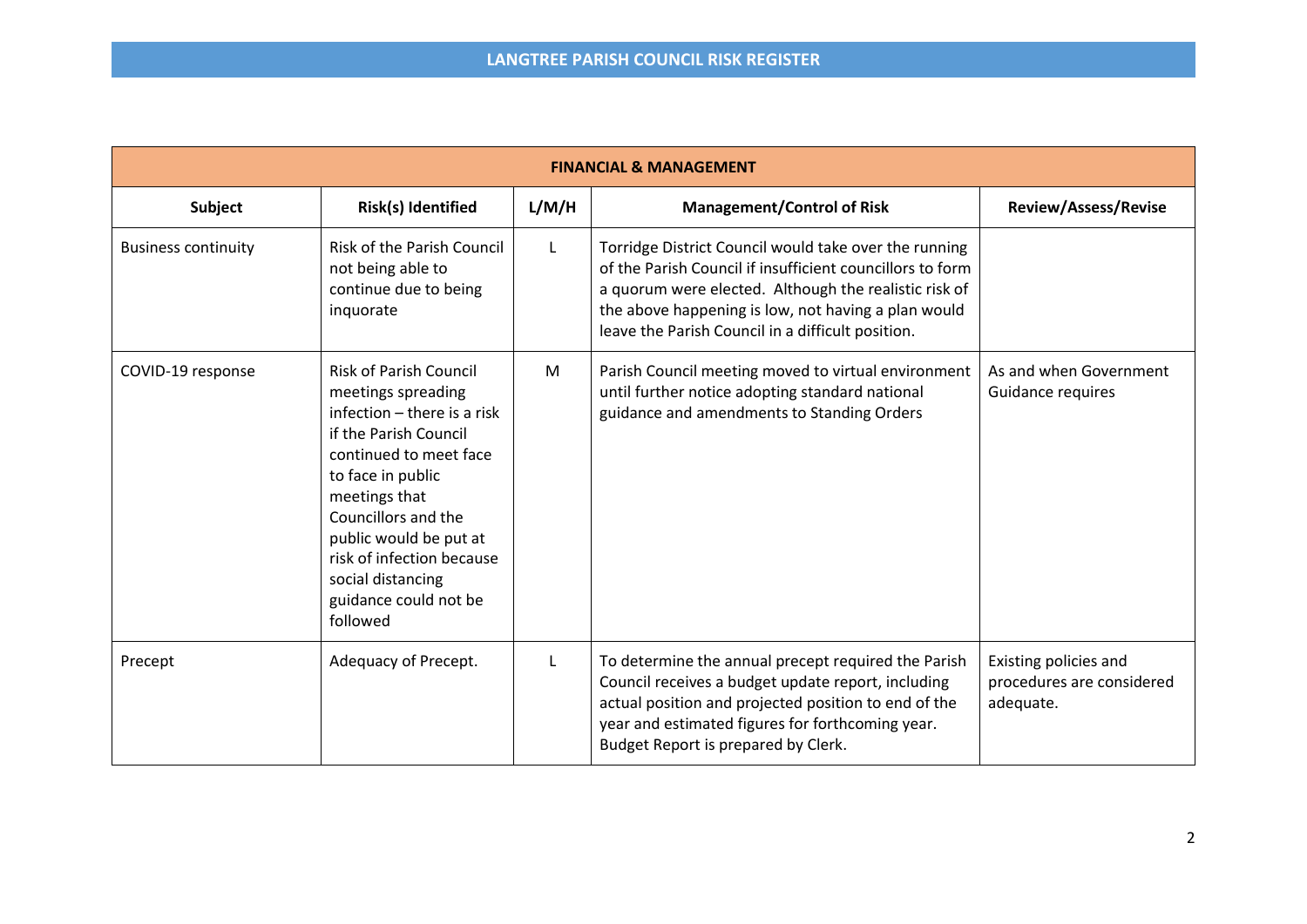|                   |                                                       |    | Parish Council holds an annual Budget Meeting as<br>part of its normal meeting which is open to members<br>of the public.                                                                                                                                                         |                                                                 |
|-------------------|-------------------------------------------------------|----|-----------------------------------------------------------------------------------------------------------------------------------------------------------------------------------------------------------------------------------------------------------------------------------|-----------------------------------------------------------------|
|                   |                                                       |    | Councillors are requested to provide Clerk with any<br>projects they wish to see implemented in the<br>forthcoming year for consideration at the Budget<br>Meeting.                                                                                                               |                                                                 |
|                   |                                                       |    | At the Budget Meeting the Parish Council maps out<br>the required monies for the day to day running costs<br>together with any projects it wishes to implement for<br>the following year and applies specific figures to<br>budget headings.                                      |                                                                 |
|                   |                                                       |    | An agreed Precept figure is then submitted to<br>Torridge District Council by the Clerk. The Precept is<br>paid by Torridge District Council by BACS in two<br>equal instalments, in April and October directly into<br>the Parish Council's Current Account with Lloyds<br>Bank. |                                                                 |
| Financial records | Inadequate records<br><b>Financial irregularities</b> | M  | All payments are recorded in the Minutes for the<br>month payments agreed.<br>Financial records are checked annually by the<br>external auditor.                                                                                                                                  | Existing policies and<br>procedures are considered<br>adequate. |
| Cheques           | Possible theft                                        | L. | All cheques must be signed by two authorised<br>signatories. Lloyds Bank hold the relevant<br>information relating to the authorised signatories.<br>Clerk does not have authority to sign cheques.                                                                               | Existing policies and<br>procedures are considered<br>adequate. |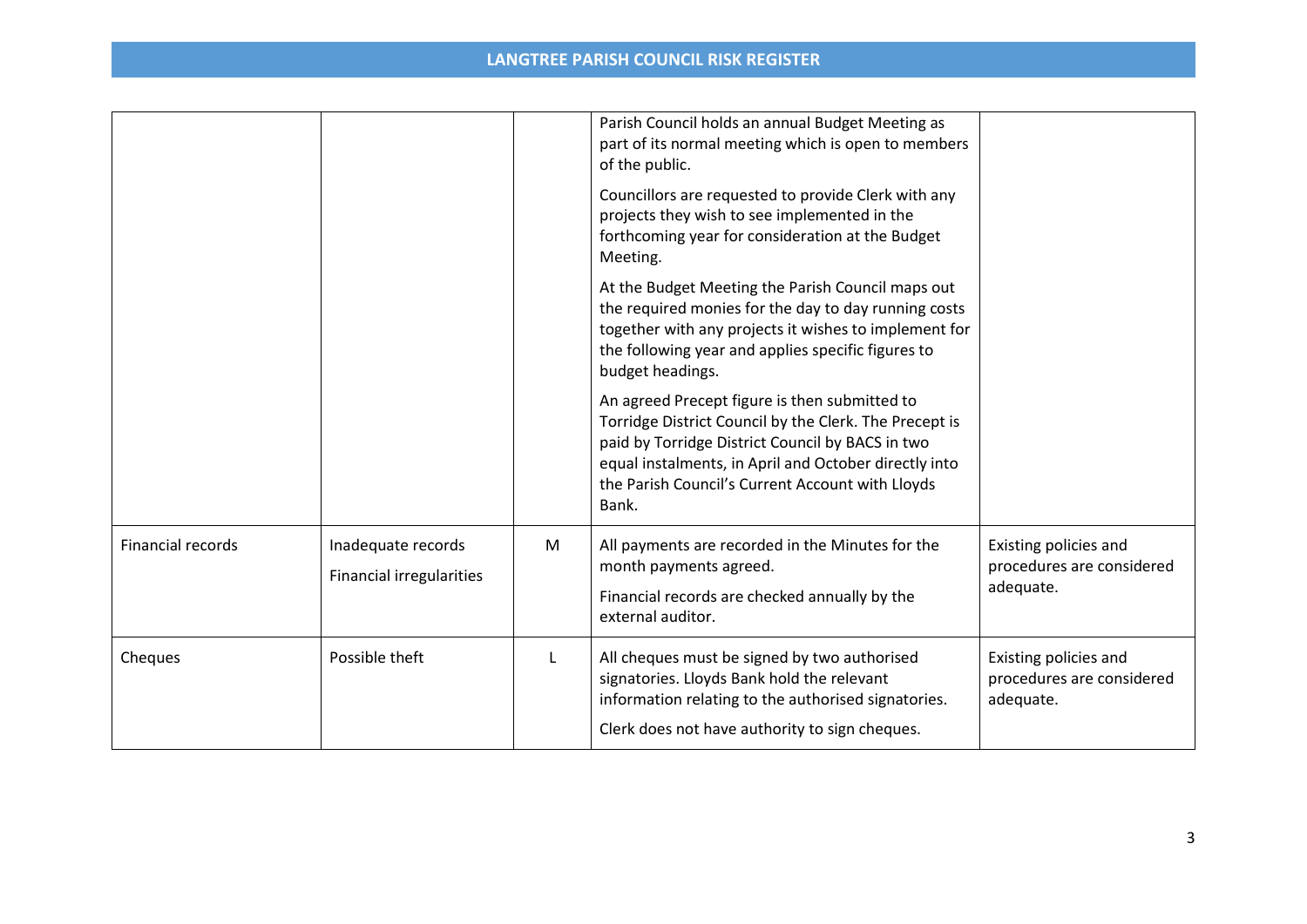| <b>Bank Accounts</b> | Bank mistakes.<br>Loss.<br>Charges.<br>Loss or inability to access<br>accounts through Bank<br>failure | L      | The Parish Council has two accounts (Current and<br>Number 2 Account).<br>Bank Summary are advised to Councillors at each<br>meeting.<br>Clerk checks balances on a regular basis.<br>If Current Account balance is too high the Clerk<br>transfers funds to Number 2 Account in order to earn<br>interest.<br>Any errors are identified when balances are checked<br>Clerk and Chairman to ensure that the balance with<br>any banking group does not exceed the limit of the<br>compensation scheme (currently £85,000.00) | Existing policies and<br>procedures are considered<br>adequate.<br>The Auditor will also check<br>bank statements.                                                                                         |
|----------------------|--------------------------------------------------------------------------------------------------------|--------|------------------------------------------------------------------------------------------------------------------------------------------------------------------------------------------------------------------------------------------------------------------------------------------------------------------------------------------------------------------------------------------------------------------------------------------------------------------------------------------------------------------------------|------------------------------------------------------------------------------------------------------------------------------------------------------------------------------------------------------------|
| Cash                 | Loss through theft or<br>dishonesty                                                                    | L      | The Clerk does not hold any petty cash or a float. If<br>cash was received for any reason Clerk would bank<br>within 5 banking days                                                                                                                                                                                                                                                                                                                                                                                          | Existing policies and<br>procedures are considered<br>adequate.                                                                                                                                            |
| <b>Salaries</b>      | Salary paid incorrectly                                                                                | L      | The Clerk is paid as per the recommendations of the<br>National Association of Local Councils. The Clerk does<br>not keep a time sheet but has a Contract of<br>Employment and Job Description.                                                                                                                                                                                                                                                                                                                              | Existing appointment and<br>payment system is<br>adequate.<br>The payment of the Clerk's<br>salary is administered by<br><b>Torridge District Council</b><br>(their charges are invoiced<br>twice yearly). |
| Purchases            | <b>Purchases Paid</b><br>Incorrectly<br>Health & Safety                                                | M<br>L | Supplies of products and services will be paid against<br>suppliers invoice. If the work is for services or<br>activities then the Clerk will check with the<br>appropriate Councillor that work was carried out<br>satisfactorily before releasing payment. As part of                                                                                                                                                                                                                                                      | Existing policies and<br>procedures are considered<br>adequate.                                                                                                                                            |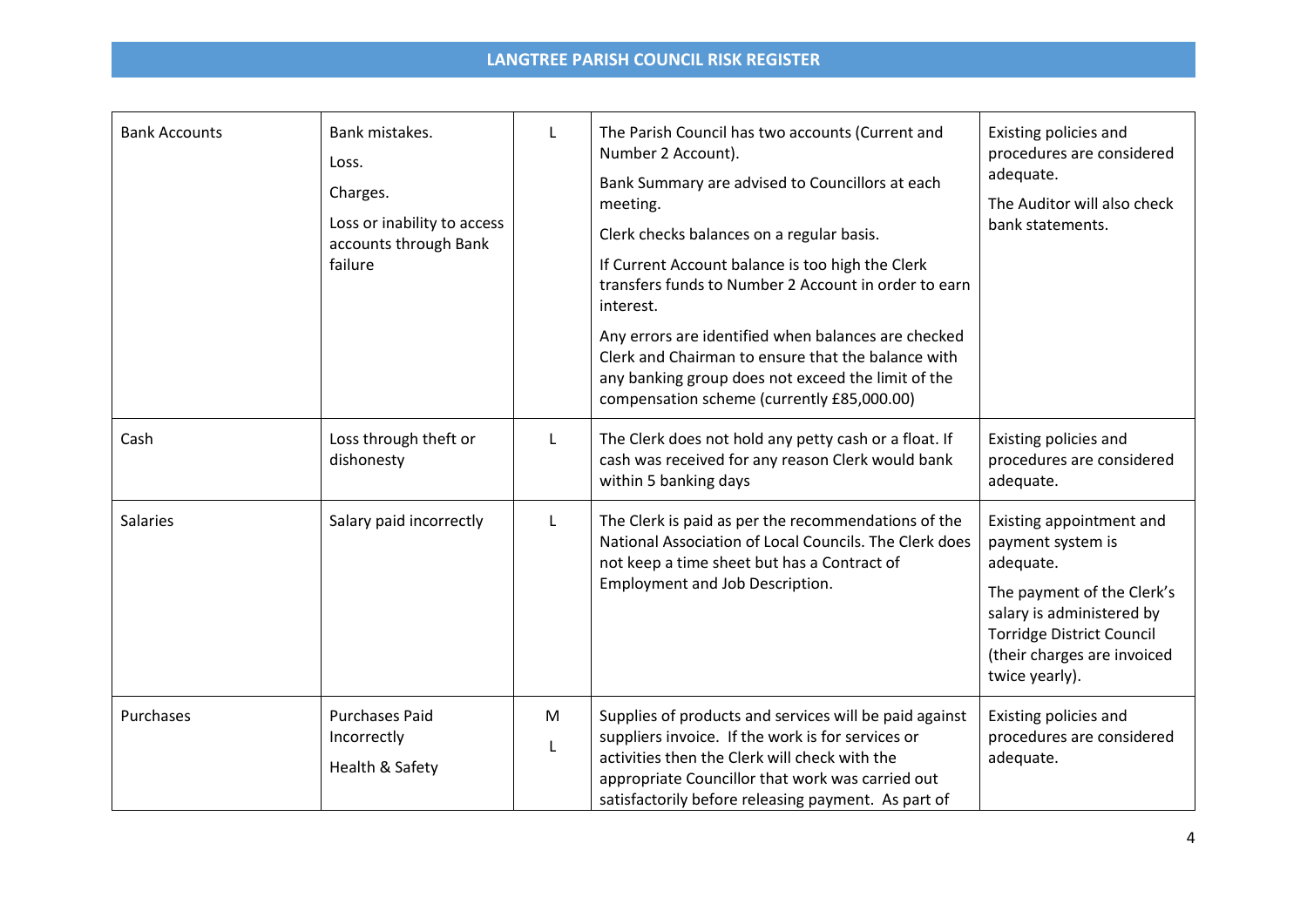|                         |                                                  |        | the payment process the invoices will be detailed in<br>the council meeting minutes and will be approved by<br>the Council for payment by BACS.<br>All contractors will receive a copy of the Council's<br>Health and Safety policy. |                                                                 |
|-------------------------|--------------------------------------------------|--------|--------------------------------------------------------------------------------------------------------------------------------------------------------------------------------------------------------------------------------------|-----------------------------------------------------------------|
| <b>VAT</b>              | Re-claiming VAT                                  | L      | The Clerk submits a claim to HMRC on an annual<br>basis (January) or when the claim reaches £500 or<br>above.                                                                                                                        | Existing policies and<br>procedures are considered<br>adequate. |
| Minutes/Agendas/Notices | Accuracy and legality<br><b>Business Conduct</b> | L<br>L | Minutes and Agendas are produced in the prescribed<br>method by the Clerk and adhere to the legal<br>requirements.                                                                                                                   | Existing policies and<br>procedures are considered<br>adequate. |
|                         |                                                  |        | Minutes and Agendas are displayed on the public<br>Notice Board according to the legal requirements<br>and are also uploaded to the Parish Council Website.                                                                          |                                                                 |
|                         |                                                  |        | Minutes are approved and signed at the next Parish<br>Council meeting Business conducted at the Council<br>meetings are managed by the Chairman. In his<br>absence the Vice Chairman manages the meeting.                            |                                                                 |
| <b>Members Interest</b> | Conflict of Interest                             | L      | Councillors should declare interests, where                                                                                                                                                                                          | <b>Agreed Parish Council</b>                                    |
| Code of Conduct         | <b>Register of Members</b><br>interests          | L      | appropriate at meetings                                                                                                                                                                                                              | cannot risk assess<br>individuals                               |
| Insurance               | Adequacy                                         | L      | An annual review is undertaken of insurance                                                                                                                                                                                          | Existing policies and                                           |
|                         | Cost                                             |        | arrangements in place by Clerk. Insurance renewal is<br>agreed by the Council in May / June.                                                                                                                                         | procedures are considered<br>adequate.                          |
|                         | Compliance                                       |        |                                                                                                                                                                                                                                      |                                                                 |
|                         | <b>Fidelity Guarantee</b>                        |        |                                                                                                                                                                                                                                      |                                                                 |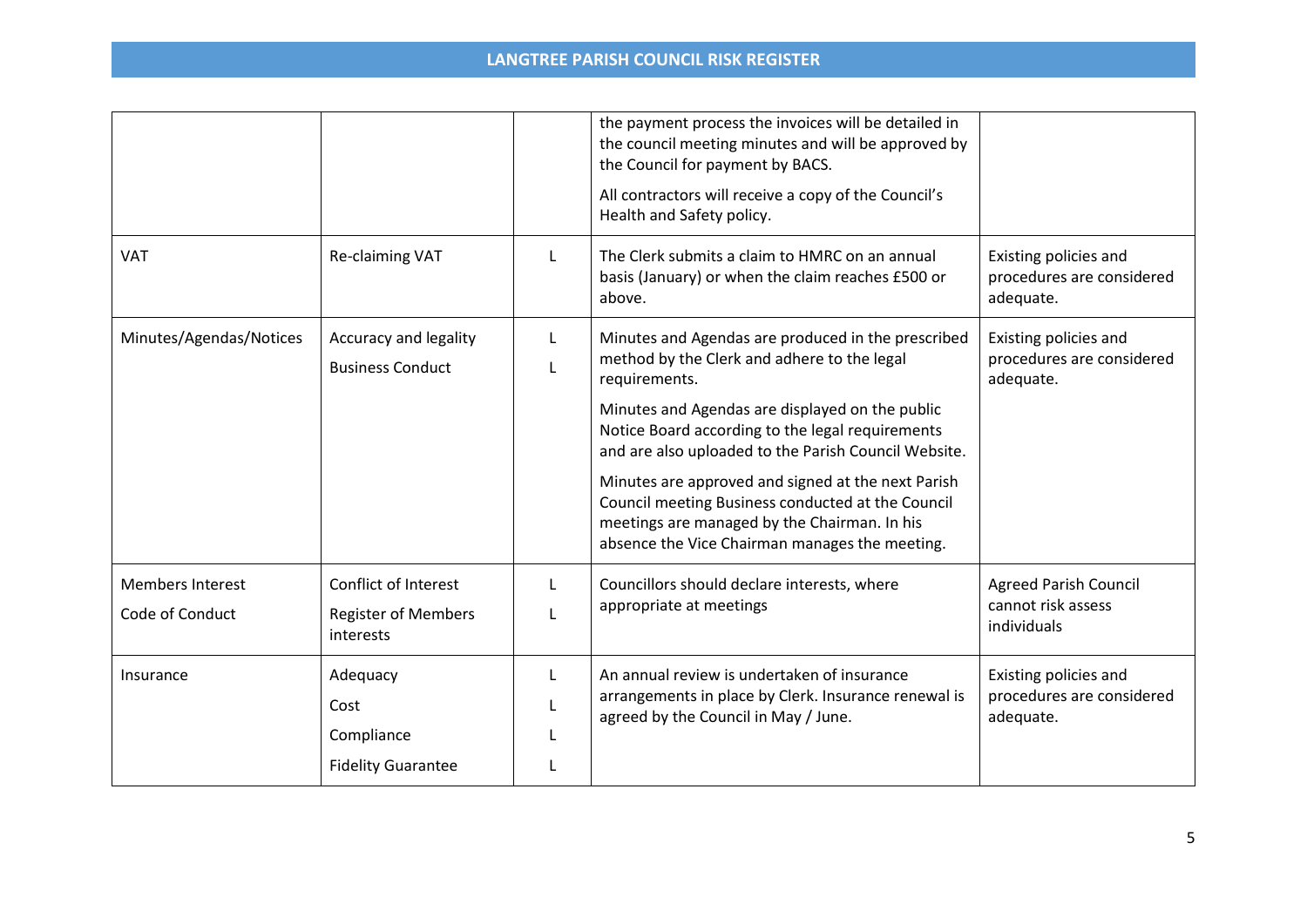| Freedom of Information<br>Act    | Policy<br>Provision                                                | L                | Council had received no requests for information to<br>date. Reasonable requests would be considered for<br>information within the public domain.                                                                                                                                                        | Existing policies and<br>procedures are considered<br>adequate. |
|----------------------------------|--------------------------------------------------------------------|------------------|----------------------------------------------------------------------------------------------------------------------------------------------------------------------------------------------------------------------------------------------------------------------------------------------------------|-----------------------------------------------------------------|
| <b>Reporting and Audit</b>       | Compliance                                                         | L                | The Council's accounts are audited annually by<br>external auditors.                                                                                                                                                                                                                                     | Existing policies and<br>procedures are considered<br>adequate. |
| <b>Best Value Accountability</b> | Work awarded<br>incorrectly<br>Overspend on services               | L<br>M           | Normal Parish Council practice is to seek more than<br>one quotation for any substantial work required to<br>be undertaken or goods supplied. For major<br>contracts formal competitive tenders will be sought.                                                                                          | Existing policies and<br>procedures are considered<br>adequate. |
| <b>Legal Powers</b>              | Illegal activity or<br>payments                                    | L                | All activity and payments within the powers of the<br>Parish Council to be resolved and Minuted at full<br>Parish Council meeting and include reference to any<br>power used.<br>Any queries regarding a legal issue are directed in the<br>first instance to the Devon Association of Local<br>Councils | Existing policies and<br>procedures are considered<br>adequate. |
| Council's electronic records     | Loss through:<br>Theft<br>Fire<br>Damage<br>Corruption of computer | L<br>L<br>L<br>L | The Parish Council's electronic records are stored on<br>the Parish Council's laptop and public available<br>records are stored on the parish website.<br>The majority of records also have a paper copy<br>stored (copy letters, Minutes, Agendas and financial<br>information) at the Clerk's home     | Existing policies and<br>procedures are considered<br>adequate. |
| PHYSICAL EQUIPMENT OR AREAS      |                                                                    |                  |                                                                                                                                                                                                                                                                                                          |                                                                 |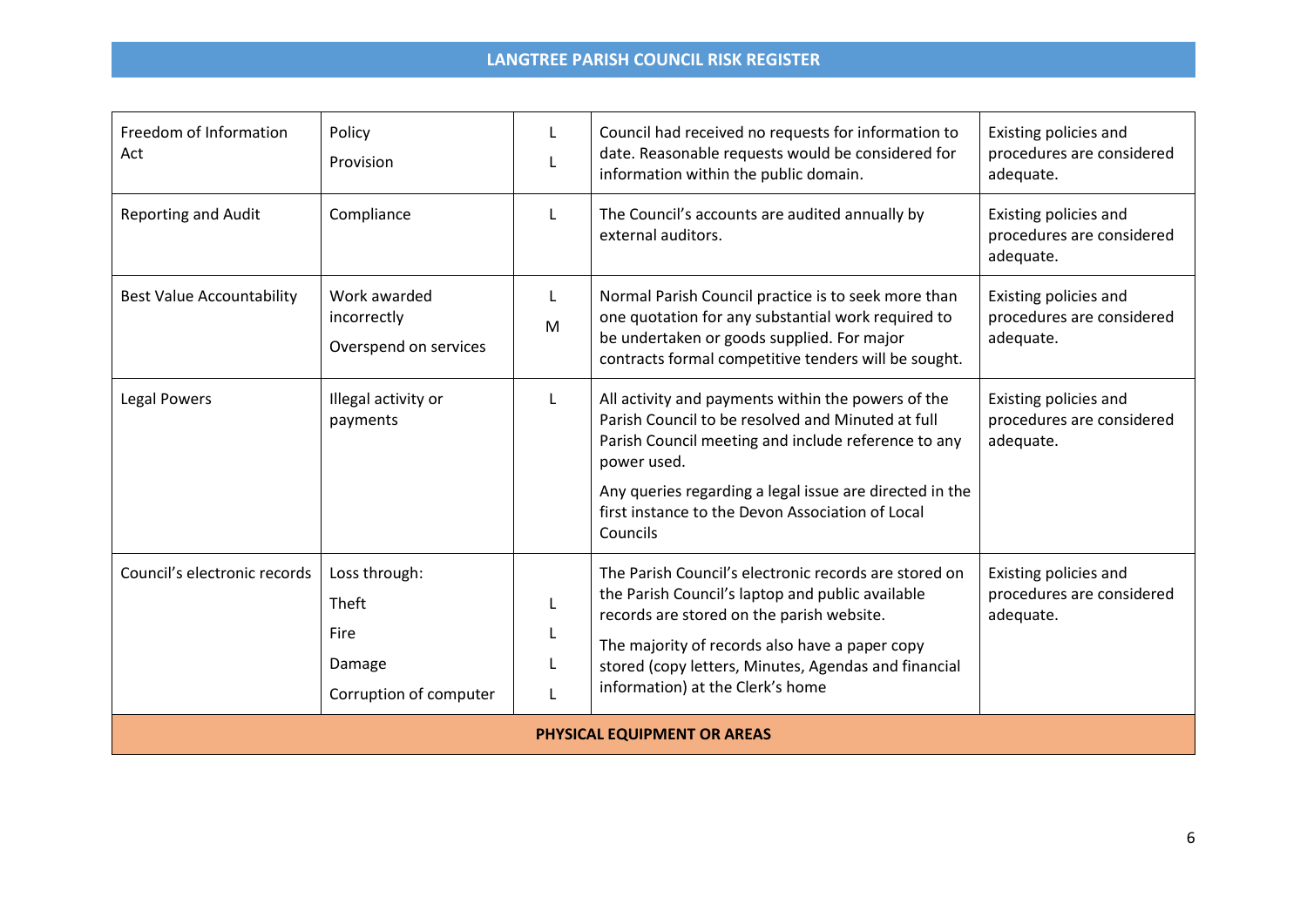| Assets                  | Loss/Damage<br>Risk/damage to third<br>party property or<br>individuals                                                                 | M      | Annually reviewed and Asset Register updated                                                                                                                                                                                                                                 | Existing policies and<br>procedures are considered<br>adequate.<br>The Asset Register is<br>reviewed annually prior to<br>the Annual Audit                                                           |
|-------------------------|-----------------------------------------------------------------------------------------------------------------------------------------|--------|------------------------------------------------------------------------------------------------------------------------------------------------------------------------------------------------------------------------------------------------------------------------------|------------------------------------------------------------------------------------------------------------------------------------------------------------------------------------------------------|
| Maintenance             | Risk to third parties Poor<br>performance of assets or<br>amenities                                                                     | M      | All assets to be regularly reviewed and maintained.<br>All repairs and expenditure should be authorised<br>within the correct procedure of the Parish Council.<br>All assets should be insured and reviewed annually.<br>All play equipment is inspected annually by ROSPA   | Existing policies and<br>procedures are considered<br>adequate.<br>Ensure inspections carried<br>out.                                                                                                |
| <b>Meeting location</b> | Adequacy<br>Health & Safety                                                                                                             | L<br>L | Parish Council meetings are held at Langtree Parish<br>Hall which is considered adequate for the Clerk,<br>Councillors and members of the public who attend<br>from Health & Safety and comfort aspects. The<br>Parish Hall is run by the Langtree Parish Hall<br>Committee. | Existing location is adequate<br>Note: during current Covid<br>pandemic, and following<br>Government guidelines<br>Parish Council meetings are<br>being held using video<br>conferencing facilities. |
| <b>Council Records</b>  | Loss through theft, fire<br>or damage                                                                                                   | Г      | The Parish Council records are stored at the home of<br>the Clerk.                                                                                                                                                                                                           | Damage (apart from fire)<br>and theft is unlikely and<br>therefore provision<br>adequate                                                                                                             |
| Covid-19 Response       | <b>Risk of Parish Council</b><br>owned facilities<br>contributing to spread of<br>infection. There is a risk<br>that the Beach Road and | M      | The Parish Council are unable to mitigate this risk<br>because of the number of touch points and open<br>access of the two areas. There are also a limited<br>number of users. National guidance recommends<br>playgrounds should remain open at this time.                  | The Parish Council to<br>continue monitoring the<br>Government position.                                                                                                                             |